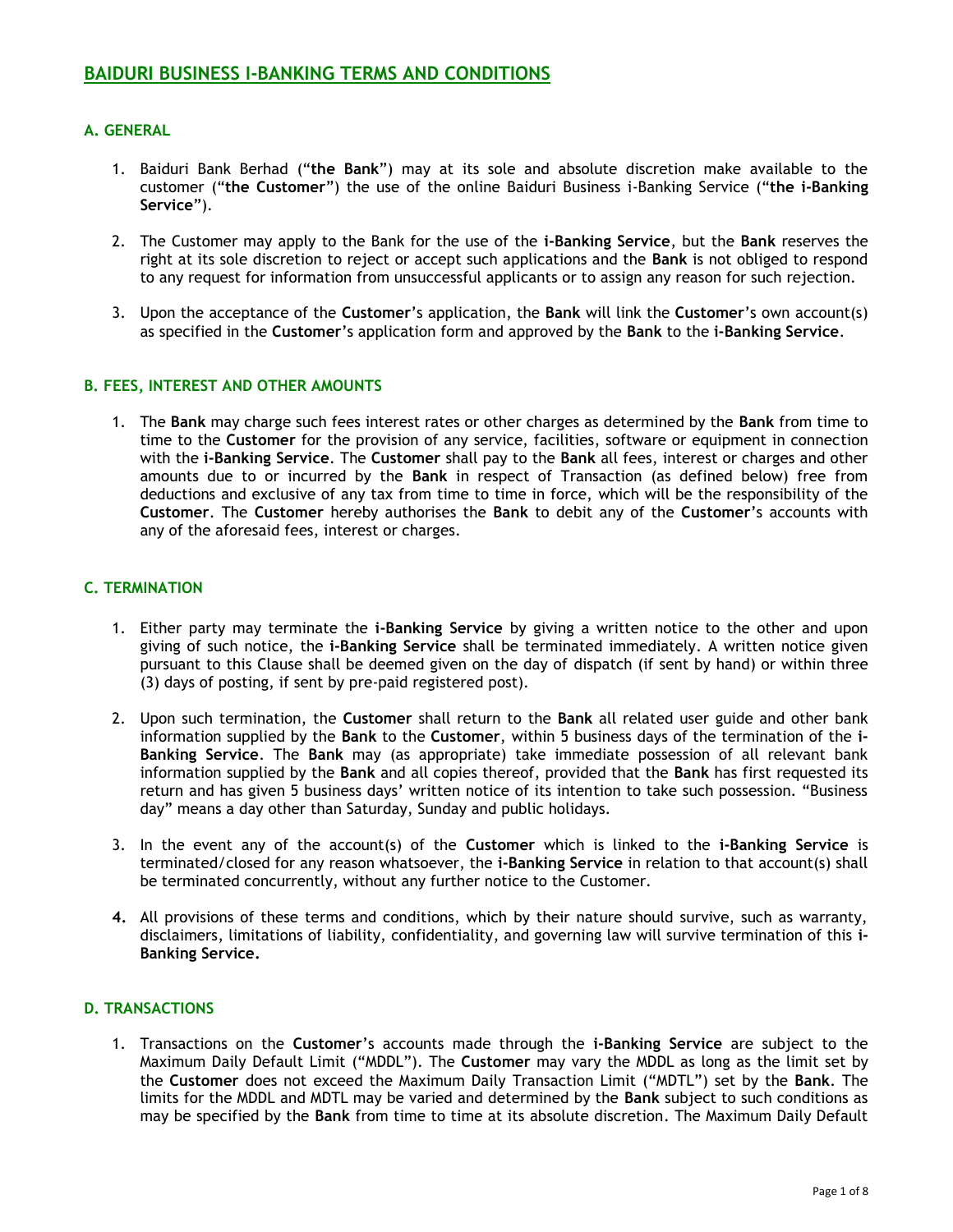Limit ("MDDL") and the Maximum Daily Transaction Limit ("MDTL") are apportioned to such service as follows:-

| Service                                                                                                              | Maximum Daily Default Limit<br>(MDDL) | Maximum Daily Transaction Limit<br>(MDTL) |
|----------------------------------------------------------------------------------------------------------------------|---------------------------------------|-------------------------------------------|
| Fund Transfer within Baiduri<br>Bank Group, other local banks in<br>Brunei and abroad<br>via<br>Telegraphic Transfer | BND500,000.00                         | BND1,000,000.00                           |
| Bill Payment, MCC Top-Up and<br>Prepaid Top-Up                                                                       | BND50,000.00                          | BND100,000.00                             |
| <b>Standing Instruction</b>                                                                                          | BND50,000.00                          | BND100,000.00                             |

- 2. The **Customer** may use the **i-Banking Service** to access and utilise such facilities and services or to give, make or effect instructions, payments, remittances, funds transfers, requests or applications for services, products and facilities and such other transactions and services as may be permitted or made available by the **Bank** under the **i-Banking Service** from time to time at the **Bank**'s sole discretion (collectively "**the Transactions**" and singularly "**the Transaction**"; and the expression "Transactions" may refer to any one or more Transaction).
- 3. The **Bank** is not obliged nor liable to make such payments or transfers in respect of or in connection with any Transactions performed or effected by the **Customer** if the **Customer** has not maintained sufficient funds in the **Customer**'s account(s) specified by the **Customer** at the time the Transaction is performed or effected. The **Customer** should ensure that there are sufficient funds in the specified **Customer**'s account(s) with the Bank, before completing or effecting such Transactions. Where there are insufficient funds in the **Customer**'s account(s), the **Bank** may, at the **Bank**'s sole and absolute discretion (but without any obligation to do so), permit the Transaction to be effected by allowing the Transaction to be debited from the **Customer**'s account(s) and the **Customer** shall pay all interest and charges arising therefrom.
- 4. In respect of any Transaction, the **Bank** is not under any obligation whatsoever to the **Customer** to verify or check the accuracy or correctness of the account numbers or the identity of the account holders of any account with any other bank or organizations (whether belonging to the **Customer** or otherwise). Where Transactions including payments and funds transfers are made to other banks and/or organizations, the **Bank** shall not be responsible for any loss, claim and/or damage caused to or suffered by the **Customer** or any other third party arising from non-acceptance or rejection by the receiving banks or organizations or any failure, delay or error by the receiving banks or billing organizations in crediting the account of the payee or beneficiary as specified by the **Customer**.
- **5.** The Bank reserves the right at any time and from time to time to, without giving prior notice, (i) set, vary or cancel monetary limits as specified in clause D1 above; and/or (ii) amend, change and vary the terms and conditions for any Transaction that may be carried out through the use of the **i-Banking Service.**
- 6. Any Transaction instructed by the **Customer** to be made, performed, processed or effected by, with or through the use of the **i-Banking Service** prior to the relevant cut-off time as designated by the **Bank** from time to time at its sole discretion on any given day will in most cases be effected, entered, shown or recorded in the **Bank** on the same day. Transactions may take longer to be processed and effected if they are instructed after the cut-off time or instructed on a Saturday, Sunday, public holiday or a nonbanking day or if the other receiving banks or billing organizations do not process the Transactions as soon as they receive the details of such Transactions.
- 7. The **Bank** reserves the right to decline, refuse or to delay the performance of any Transaction requested by the **Customer** through the **i-Banking Service** for any reason whatsoever (including but not limited to where there is a suspected breach of security, or if a requested Transaction exceeds the Customer's Maximum Daily Default Limit) and the **Bank** is not liable to the **Customer** for such refusal or delay.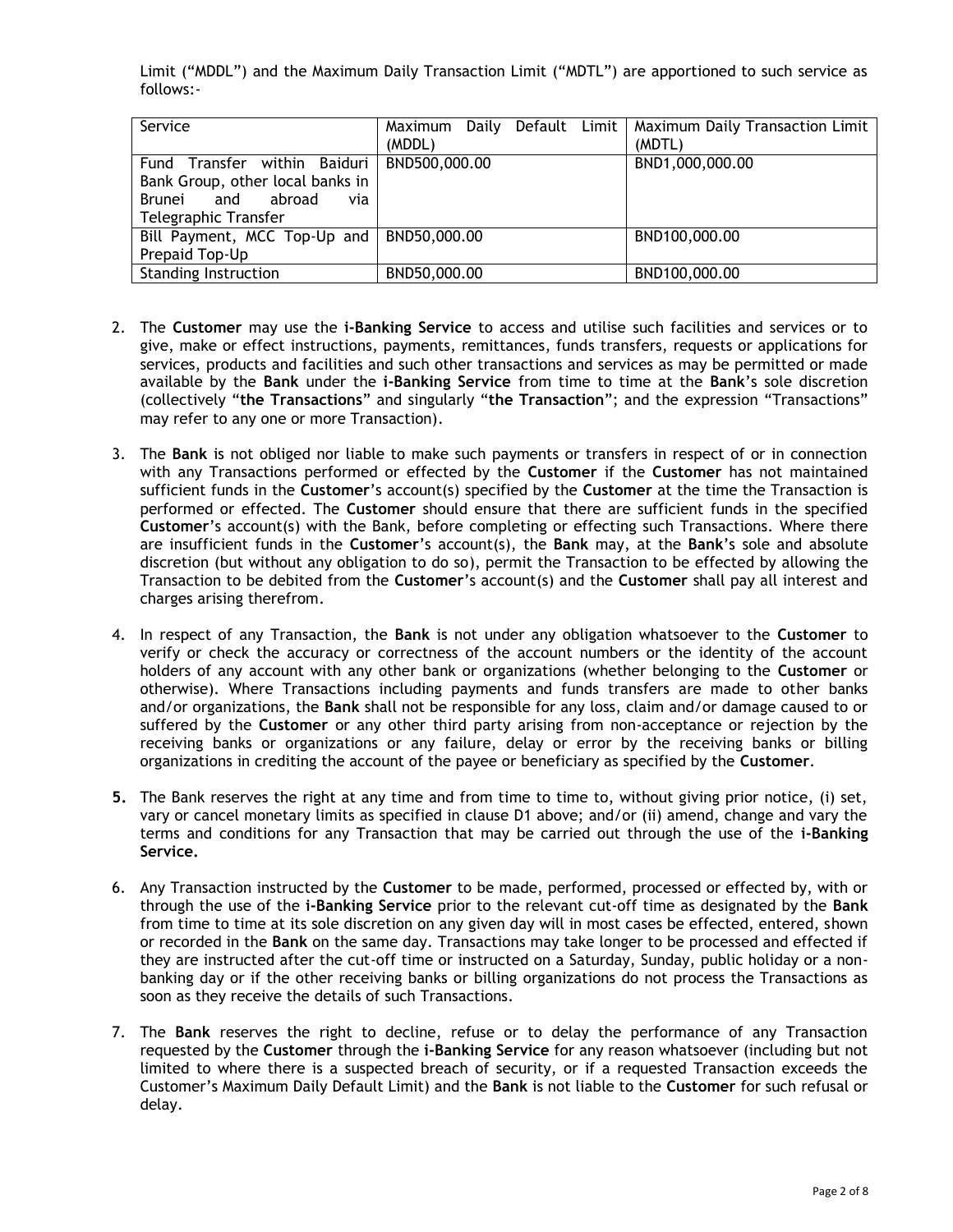- 8. Where in order to implement a Transaction or Transactions, the **Bank** is required to convert one currency to another currency, the conversion shall be effected by the **Bank** based on the applicable rate of exchange as quoted or available to the **Bank** at the date the conversion is effected. The **Bank**  shall not be liable for any exchange rates losses suffered or incurred by the Customer as a result of such conversion.
- 9. Where the **Customer** applies for and is permitted, through the **Customer**'s Authorised Person(s), to view accounts of other related companies, subsidiaries, firms or businesses of the **Customer** (collectively "**the Related Companies**") pursuant to the **i-Banking Service**, the **Customer** hereby agrees to indemnify and keep the **Bank** indemnified on a full indemnity basis against all claims, actions, losses, liabilities, damages, costs and expenses made against or suffered or incurred by the Bank as a result of or in connection with such access being given to the **Customer** (including but not limited to any claims made against the Bank by the Related Companies based on breach of the Bank's duty of confidentiality).
- 10. If the **Customer** is permitted by the Bank to use the **i-Banking Service** for Transactions regarding the **Customer**'s accounts with Baiduri Finance Berhad ("**BFB Accounts**"), then such use is subject to the following terms:- (i) the **Customer** expressly agrees and consents to the disclosure of the details of the BFB Accounts to the **Bank** and to the **Bank** executing the Transactions for the BFB Accounts; (ii) the **Bank,** by allowing the use of the **i-Banking Service** for Transactions affecting or involving BFB Accounts and in executing the Transactions, is merely acting as an agent for the **Customer** upon the terms contained herein; (iii) the **Customer** hereby agrees to indemnify and keep the **Bank** indemnified on a full indemnity basis against all claims, actions, losses, liabilities, damages, costs and expenses made against or suffered or incurred by the **Bank** as a result of or in connection with the use of the **i-Banking Service** for Transactions affecting or involving BFB Accounts (including but not limited to any claims made against the **Bank** by Baiduri Finance Berhad).
- 11. The **Customer** agrees with the **Bank** that the **Customer** shall not refuse to be bound by, challenge, question or dispute the authenticity, validity or legality, of any request, application, Communication or Transaction made or effected or purported to be made or effected by the **Customer** or the Authorised Person(s) using the **i-Banking Service** on grounds that such request, application, Communication or Transaction does not have the handwritten signature of the **Customer** or the Authorised Person(s).

# **E. SECURITY AND CONFIDENTIALITY**

- 1. The **Bank** may rely on the authority of each person designated (in an authorisation letter or Director's Resolution acceptable to the **Bank**) ("**Authorised Person(s)**") by the **Customer** to effect Transactions or send requests and instructions etc. ("**the Communication**") on the **Customer**'s behalf and to do any other act until the **Bank** has received written notice or other notice acceptable to the **Bank** to the contrary or of any change in the Authorised Person(s) and the **Bank** has had reasonable time to act on such change (after which time it may rely on the change).
- 2. The **Bank** shall be entitled to act on every Communication transmitted to the **Bank** via the i**-Banking Service** and the **Bank** shall not be obliged to verify the content of such Communication, to establish the identity of the person giving it or to await any written confirmation from the **Customer** following the transmission of the Communication. The **Bank** shall be entitled to assume that the person giving any Communication is the Authorised Person(s) as long as the correct User ID, Password, Token One Time PIN (OTP) and/or Token PIN are used. All Communications to the **Bank** effected through the **i-Banking Service** are irrevocable and binding on the **Customer** and the **Bank** shall not be liable whatsoever to the **Customer** for acting on and executing the Communication transmitted to the **Bank**.
- 3. The **Bank** is not obliged to act on a Communication which is not transmitted in accordance with established procedures. The **Bank** may act on an incomplete Communication where, in the **Bank**'s reasonable opinion, it contains sufficient information. The **Bank** has no duty to check for and shall not be liable for, errors or omissions made by the **Customer** or the duplication of any Communication by the **Customer**.
- 4. The **Bank** may (but is not obliged to) refuse to execute any Communication where the **Bank** reasonably doubts its contents, authorization, authenticity, origination or its compliance with the procedures.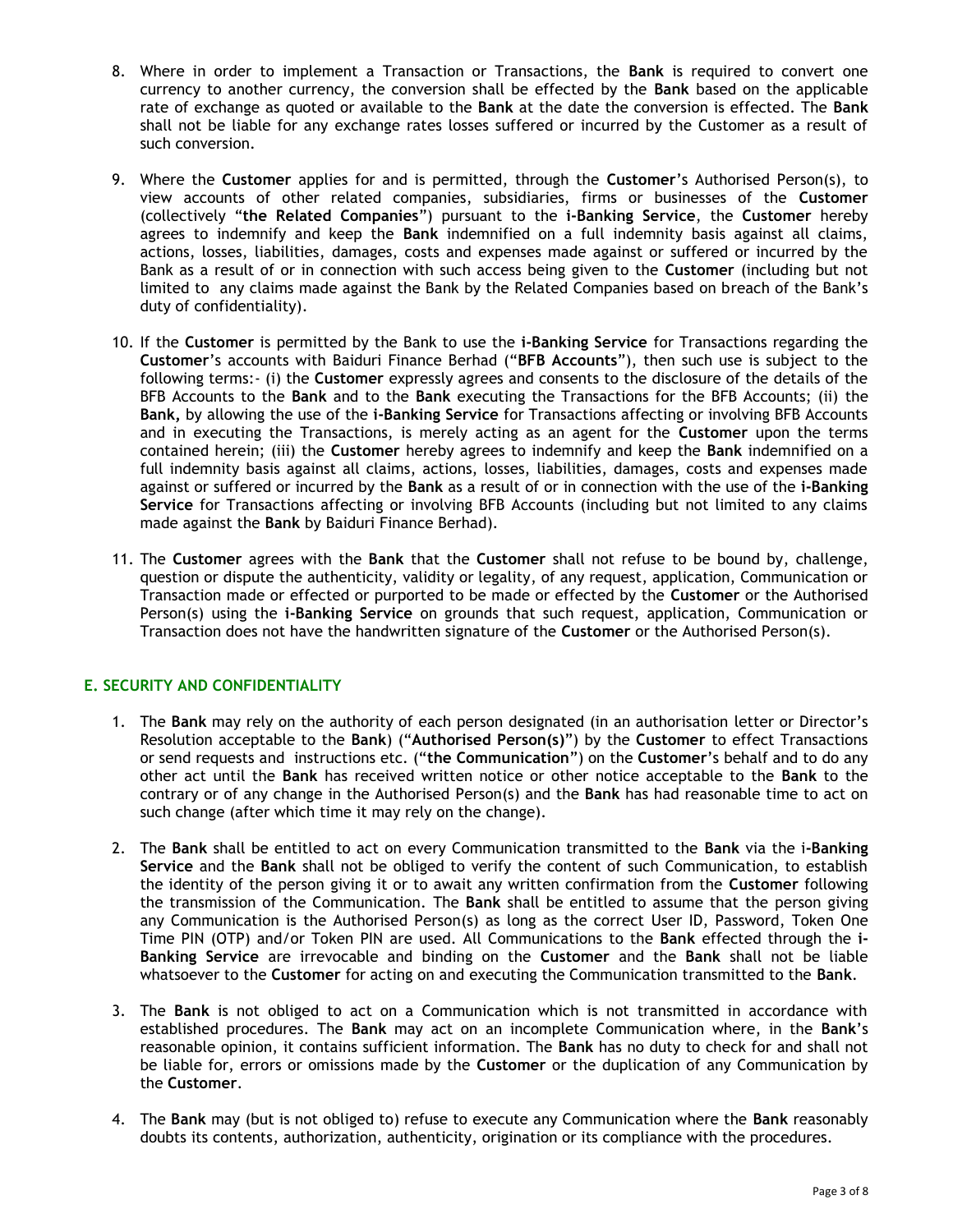- 5. If the **Customer** informs the **Bank** that it wishes to recall, cancel or vary a Communication after it has been received by the Bank, the **Bank** may (but is not obliged to) use its reasonable efforts to assist the **Customer** to do so, and shall not be liable for any loss, cost or expense suffered by the **Customer** if the **Bank** does not or is unable to vary, cancel or recall that Communication. The **Customer** hereby agrees to indemnify the **Bank** on a full indemnity basis against any loss, liability, claim or expense (including legal fees) it may incur in connection with assisting the **Customer** to recall, cancel or varying a Communication.
- 6. The **Customer** is advised not to give instructions or directions to the **Bank** to perform a Transaction or otherwise or in respect of any matter concerning the **Customer**'s accounts via e-mail. The **Bank** is under no obligation whatsoever to the **Customer** to act on any instructions or directions received via email or to reply to any e-mail inquiries (whether digitally signed or not) from the **Customer**.
- 7. Once the **Customer**'s application to use the **i-Banking Service** has been approved by the **Bank**, the **Bank** will issue the **Customer** with the Baiduri Business **i-Banking Service** User ID, Password and Token, including those for the Authorised Person(s). The **Customer** or its Authorised Person(s) is allowed access to the **i-Banking Service** and to perform any available Transaction once the User ID, Password and the Token One Time PIN (OTP) are correctly keyed in by the **Customer** or the Authorised Person(s) and the **Customer** or the Authorised Person(s) has agreed with the terms and conditions stated therein.
- 8. The **Bank** may at anytime in its sole and absolute discretion terminate, suspend or vary any service provided under the **i-Banking Service** or to invalidate or replace any of the User ID, Password and Token without assigning any reason and without prior notice to the **Customer** and shall not be liable or responsible for any liability, loss, costs or damage suffered by or caused by the **Customer** or arising out or concerned with or by reason of such termination, suspension, variation, or invalidation or replacement.
- 9. The User ID, Password and Token are non-transferable and shall only be used by the **Customer** of the **i-Banking Service** and the **Customer**'s Authorised Person(s) to whom the User ID, Password and Token are issued at the request of the **Customer**.
- 10. The **Customer** shall exercise and cause its Authorised Person(s) to take care to prevent the disclosure or unauthorised use by third parties of the User ID, Password, Token and/or Token PIN. Any User ID, Password and/or Token PIN shall not be recorded anywhere, whether digitally or otherwise. The token shall be kept in a secure place under lock and key by the **Customer** or its Authorised Person(s) if not used.
- 11. The **Customer** shall exercise and cause its Authorised Person(s) to take care to prevent unauthorised hacking by using only original and licensed softwares, installing personal firewall and updating licensed anti-virus softwares on machines and personal computers that are used for accessing the Baiduri Business **i-Banking Service**.
- 12. The **Customer** or the Authorised Person(s) shall notify the **Bank** immediately if any of the User ID, Password, Token and/or Token PIN is disclosed to or used by (or is suspected to be disclosed to or used by) unauthorised third parties, or is lost or misplaced through theft or otherwise. Until such notification is actually communicated to the **Bank** (which notification is deemed communicated to the Bank upon the **Customer** submitting to the **Bank** and the **Bank** having received the duly completed form as specified by the **Bank** and signed by the authorised signatory of the **Customer**), the **Customer**  and the Authorised Person(s) shall remain responsible for all Transactions conducted through the **i-Banking Service** by any unauthorised person or for any unauthorised purpose and the **Bank** is not responsible for such liability, loss, costs or damage suffered by the **Customer** or the Authorised Person(s).
- 13. The **Customer** must ensure that its Authorised Person(s) shall not leave the computer terminal unattended nor allow any third party to use the computer terminal once logged on to the **i-Banking Service**. If the Authorised Person(s) leaves the computer terminal, the **Customer** must ensure that the Authorised Person(s) log off the i-Banking Service first. The **Customer** shall ensure that the Authorised Person(s) has logged off from the **i-Banking Service** at the end of every session.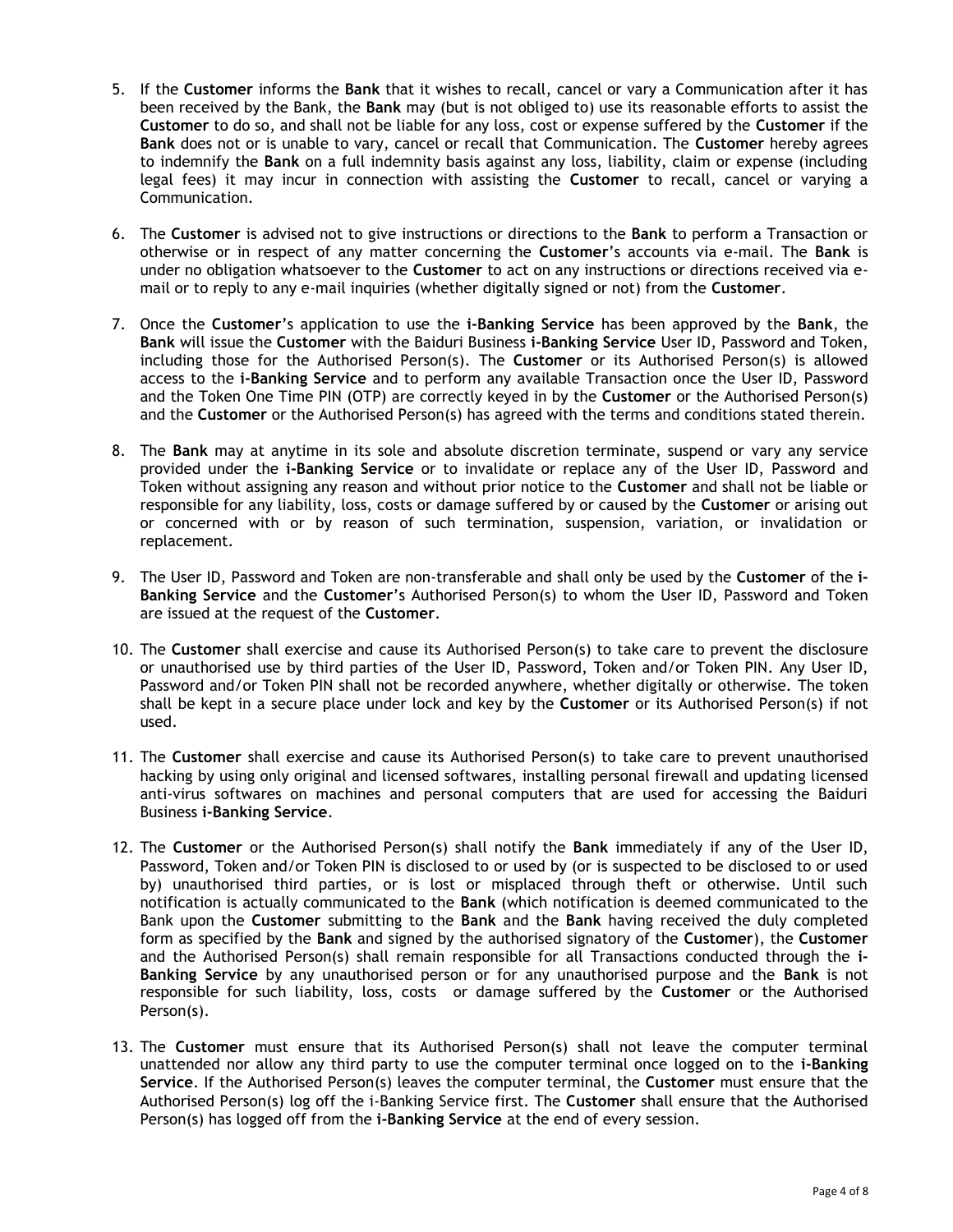- 14. If the mandate of the Authorised Person to conduct transactions using the **i-Banking Service** has been cancelled or withdrawn by the **Customer**; the **Customer** shall immediately suspend the Authorised Person(s) use of the Business **i-Banking Service** and notify the **Bank** (which notification is deemed communicated to the **Bank** upon the Customer submitting to the **Bank** and the **Bank** having received the duly completed form as specified by the **Bank** duly signed by the authorised signatory of the **Customer**). The **Customer** shall be liable for all Transactions performed or effected through the **i-Banking Service** by the Authorised Person(s) prior to the suspension of such Authorised Person(s) by the Customer and receipt by the **Bank** of the notification of the cancellation of the Authorised Person's authority. The token remains the property of the **Bank** and the **Customer** shall return the token to the Bank upon suspension or cancellation of the Authorised Person(s) use of the Business **i-Banking Service**; failing which there is a charge for the token.
- 15. In the event that any of the **Customer**'s User ID, Password, Token and/or Token PIN is exposed, stolen or lost due to any unauthorised or other hardware device(s) attached or loaded and/or software program(s) loaded or installed to/in the computer or device which is used to access the **i-Banking Service**, the **Bank** shall not be responsible or liable for any loss, liability, costs, damage, embarrassment thereby incurred or suffered (whether directly or indirectly) by the **Customer** or the Authorised Person(s) for any Transaction that was initiated before the loss or the compromise is actually communicated to and received by the **Bank**. Reports of such loss or compromise to the **Bank**  shall be deemed communicated to the **Bank** upon the **Customer** submitting to the **Bank** and the **Bank**  having received the duly completed form as specified by the **Bank** and signed by the authorised signatory of the **Customer**.
- 16. The **Bank** is not responsible to prove that any unauthorised or other Transaction is due to the above security breach. The **Customer** and its Authorised Person(s) are solely responsible for the performance and protection of any internet browser used in connection with the **i-Banking Service** including adoption of security measures recommended from time to time by the providers of such browsers.
- 17. The **Bank** shall be entitled to assume that all changes made or purported to be made by the **Customer** or the Authorised Person(s) to the Password shall have been validly made by the **Customer** or the Authorised Person(s).

## **F. LIABILITY AND INDEMNITY**

- 1. The **Customer** shall notify and cause its Authorised Person(s) to notify the **Bank** immediately upon receipt of any data and information through the **i-Banking Service** that is not intended for the **Customer**. The **Customer** agrees that all such data or information shall be deleted from the **Customer**'s computer system immediately and shall cause its Authorised Person(s) to do the same and such data or information shall not be used, copied or disclosed by the **Customer** and its Authorised Person(s).
- 2. The **Customer** shall notify the **Bank** immediately if the **Customer** or its Authorised Person(s) believes, suspects or knows of any unauthorised access to the **i-Banking Service** or any unauthorised Transaction or of a breach or potential breach of security to the **i-Banking Service** and the **Bank** shall not be responsible or liable for loss, liability, damage or embarrassment caused to the **Customer** arising from the above.
- 3. The token is the property of the Bank at all times. Upon termination of the use of the **i-Banking Service**, the **Customer** shall return and cause its Authorised Person(s) to return the token to the Bank immediately. The **Bank** may levy a charge as the **Bank** shall decide for the loss, damage or replacement of token.
- 4. The **Bank**'s records and any records of the Transactions made or performed, processed or effected through the **i-Banking Service** by the **Customer** or the Authorised Person(s) or any person purporting to be the **Customer** or the Authorised Person(s) with or without the **Customer**'s consent or any record of Transactions carried out by the **Bank** or any person authorised by the **Bank** relating to or connected with the **i-Banking Service** shall be binding and conclusive on the **Customer** for all purposes whatsoever and shall be conclusive evidence of the Transaction and the **Customer**'s liability to the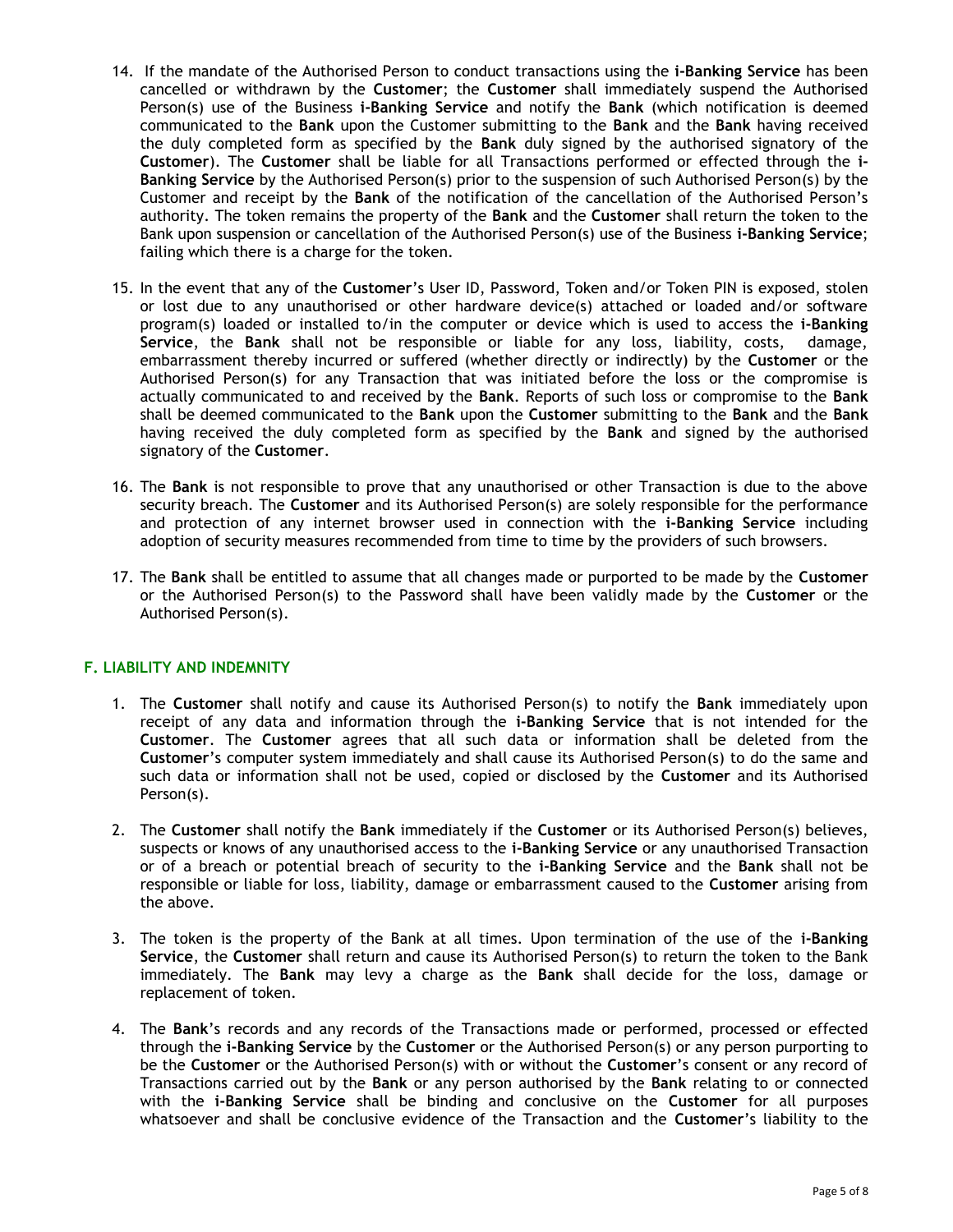Bank, and the **Customer** agrees not to dispute the validity, accuracy or authenticity of any such records and evidence.

- 5. The **Bank** shall not be responsible or liable for any loss, damage or embarrassment incurred or suffered by the **Customer** or the Authorised Person(s) in relation to or in respect of any Transactions effected by the **Customer** or the Authorised Person(s) or purported to be effected by the **Customer** or the Authorised Person(s) using the **i-Banking Service** howsoever caused, including but not limited to, the **Customer**'s non-compliance with the **i-Banking Service** instructions, the **Bank**'s inability to execute the Transaction or provide the services as a result of malfunction, partial or total failure of any software programs, data processing systems, security systems, computer tele-transmission or telecommunications systems of the **Bank**, any bank financial institution or any person or organisation involved in the above-mentioned system or other circumstances beyond the **Bank**'s control, including but not limited to disruption of business or operations, Acts of God, war, warlike hostilities, riots, blockades, electrical power failure, internet failure, spamming, virus attacks, hacking, strikes and embargoes and the Customer's or the Authorised Person's inaccurate keying in of instruction.
- 6. The **Customer** undertakes to indemnify the **Bank** from and against and in respect of all liabilities, losses, damages, charges and expenses (including legal fee and costs on a full indemnity basis), claims, demands, actions and proceedings which the **Bank** may incur or sustain directly or indirectly from or by reason of or in relation to the use, misuse or purported use or misuse of the **i-Banking Service** due to any reason whatsoever, including but not limited to failure of software or failure of security or failure of computer peripheries as provided by any third party, which occurred to the computer terminal where the **i-Banking Service** is accessed from and shall pay such monies to the **Bank** immediately on demand.
- 7. The **Customer** acknowledges and agrees that the **Bank** has the sole and exclusive ownership and rights including all intellectual property rights in and to the Bank's **i-Banking Service**, including, without limitation to the **Bank**'s website, the **i-Banking Service** website and all contents and any updates thereof.
- 8. The **Bank** shall be under no liability for any damage, loss or expense, suffered or incurred by the **Customer** due to any unsuccessful Transaction using the **i-Banking Service** for any reason whatsoever. For the avoidance of doubt, the **Bank** shall not be liable to compensate the **Customer** for any loss of interest due to the unsuccessful Transaction using the i-Banking Service.
- 9. The **Customer** shall not post or transfer and shall cause its Authorised Person(s) not to post or transfer to the **Bank**'s i-Banking website (nor include in any message) any material which is obscene, misleading, inaccurate, defamatory, illegal, in breach of any copyright or other intellectual property right, or damaging to data, software or the performance of the **Bank**'s or any other parties' computer system. The Customer shall indemnify the Bank in respect of any liabilities, losses, damages, expenses, or other costs whatsoever incurred as a result of a breach of the Customer's obligations under this clause, including but not limited to, any claims made against the **Bank** by any third party.
- 10. Except for claims for personal injury caused by the use of the **i-Banking Service**, the **Bank** shall not be liable to customer or any other person or entity for indirect, special, incidental, consequential, punitive, or exemplary damages or loss of profits arising out of or in connection with the use of the **i-Banking Service** or any acts or omissions associated therewith or relating to any Transaction, whether such claim is based on breach of warranty, contract, tort or other legal theory and regardless of the causes of such loss or damages or whether any other remedy provided herein fails. If and to the extent that the **Bank** is liable for any particular Transaction, in no event shall the **Bank**'s liability for a particular Transaction exceed the value of that Transaction.

## **G. RESPONSIBILITY**

1. The **Bank** does not guarantee access to any communications, processing or transaction system including that provided by the **Bank** under the **i-Banking Service** and accepts no liability to the **Customer** for any period when any such communication system is unavailable or disrupted or for any related delays or disruption. The **Customer** is solely responsible for all consequences arising from or in connection with the use of the **i-Banking Service** and the reliance on any information or report contained herein.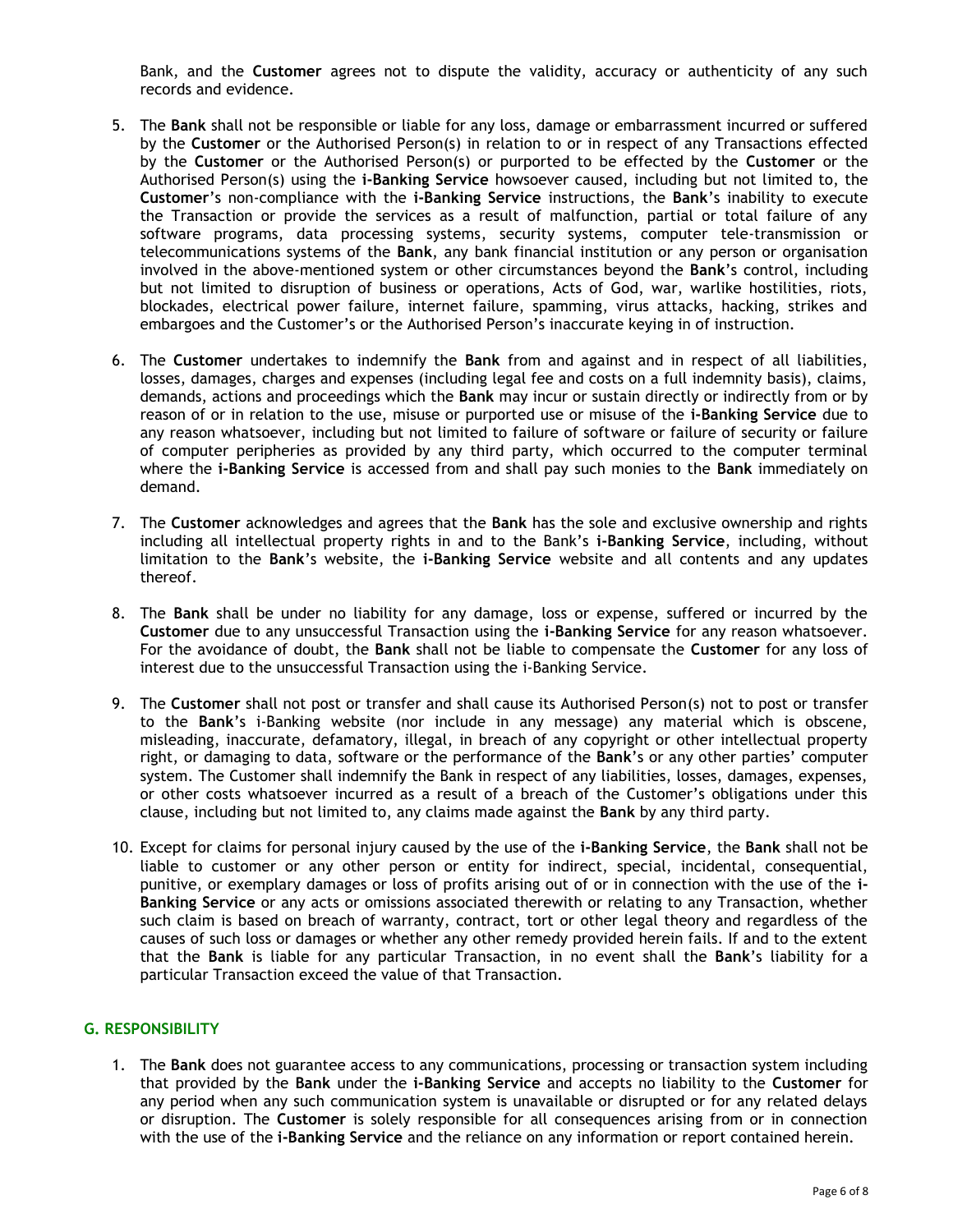2. The **Bank** reserves the right, without prior notice to the Customer, to change, revise or modify the terms and conditions herein, the services provided and/or any fees to be imposed, at any time and from time to time hereafter, and the **Customer** shall be bound by all changes made. The **Customer** agrees that the use of the **i-Banking Service** is also subject to the **Bank**'s standard terms and conditions governing accounts opened with the **Bank** and where applicable, the **Bank**'s terms and conditions then applicable in respect of any credit or other facilities or services applied for by the **Customer**, which terms and conditions shall prevail in the event of any discrepancy between such terms and conditions and the terms contained herein.

## **H. MISCELLANEOUS**

- 1. The terms herein shall be governed by and construed in accordance with and subject to the applicable laws of Brunei Darussalam in effect for the time being and the **Customer** hereby submits to the nonexclusive jurisdiction of Brunei Darussalam courts.
- 2. If any of the provisions here or any part thereof becomes invalid, illegal or unenforceable in any respect under any law, then the invalid, illegal or unenforceable part of the provision or the invalid, illegal or unenforceable provision shall be severed from the rest of these terms and the validity, legality and enforceability of the remaining provisions or such parts thereof shall not in any way be affected or impaired.

# **DISCLAIMER**

## **A. COPYRIGHT AND TRADEMARK NOTICES**

All the trade marks, service marks and logos displayed on this **i-Banking Service** website may not be reproduced, transmitted, published, performed, broadcast, stored, adapted, distributed, displayed, licensed, altered, hyperlinked or otherwise used in whole or in part in any manner without the prior written consent of the **Bank**. Save and except with the **Bank**'s prior written consent, no such trade mark, service mark or logo may be used as a hyperlink or to mark any hyperlink to any Baiduri Bank's website or any other website.

## **B. DISCLAIMER**

The **Bank** makes no representation or warranty of any kind, express or implied regarding this website or the services provided under the Baiduri **i-Banking Service**. The information and materials appearing on this website are provided for general information only. The terms, conditions and descriptions are subject to change. Products and services offered may be withdrawn or amended at any time without notice.

The **Bank** accepts no liability and will not be liable for any loss or damage arising directly or indirectly from your use of or your reliance on the information and materials contained in this website.

## **C. HYPERLINKS**

For your convenience, the **Bank** may include hyperlinks to websites on the Internet that are owned or operated by third parties. Such linked websites are not under the control of the **Bank** and the **Bank** does not accept any responsibility for the contents of or the consequences of accessing any linked website or any link contained in a linked website. The hyperlinks provided in this website shall not be considered or construed as an endorsement or verification of such linked websites or the contents therein by the **Bank** or recommendation of any products or services offered at those websites.

You agree that your access to and/or use of such linked websites is entirely at your own risk and subject to the terms and conditions of access and/or use contained in those websites.